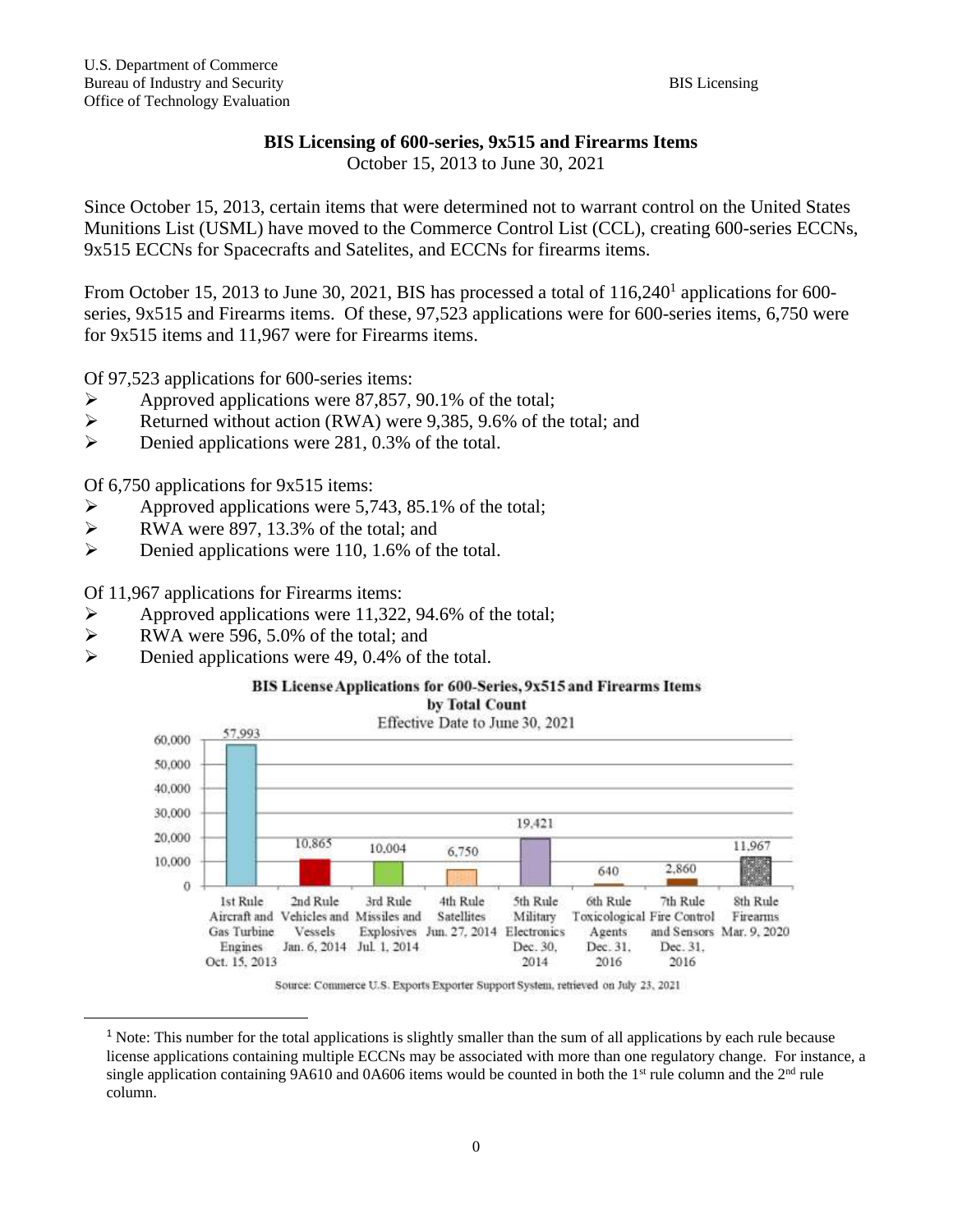|                                                          |                                                              |                                     |                                           |                               | Effective Date to June 30, 2021     |                                      |                                            |                             |  |
|----------------------------------------------------------|--------------------------------------------------------------|-------------------------------------|-------------------------------------------|-------------------------------|-------------------------------------|--------------------------------------|--------------------------------------------|-----------------------------|--|
| 8000<br>6000<br>4000<br>2000<br>$\overline{\phantom{a}}$ |                                                              | an batta.                           |                                           |                               |                                     |                                      |                                            |                             |  |
|                                                          | <b>Ist Rule</b><br>Aircraft<br>and Gas<br>Turbine<br>Engines | 2nd Rule<br>Vehicles<br>and Vessels | 3rd Rule<br>Missiles<br>and<br>Explosives | 4th Rule<br><b>Satellites</b> | 5th Rule<br>Military<br>Electronics | 6th Rule<br>Toxicologi<br>cal Agents | 7th Rule<br>Fire<br>Control and<br>Sensors | 8th Rule<br><b>Firearms</b> |  |
| 2013                                                     | 597                                                          | $\sim$ .                            | ×.                                        | $\sim$                        | $\overline{\phantom{a}}$            | $\sim$                               | $-1$                                       | $\sim$                      |  |
| 0.2014                                                   | 7.625                                                        | 1.164                               | 566                                       | 220                           | ä                                   | w.                                   | $\sim$                                     | $\sim$                      |  |
| $\Box$ 2015                                              | 8,864                                                        | 1.585                               | 1.462                                     | 1,247                         | 2.924                               | $\sim$                               | $\sim$                                     | $\sim$                      |  |
| □2016                                                    | 7.817                                                        | 1.328                               | 1.655                                     | 1,146                         | 3.299                               | Ξ                                    | $\sim$                                     | $\sim$                      |  |
| 2017                                                     | 7,782                                                        | 1,566                               | 1.615                                     | 1.241                         | 3.418                               | 161                                  | 685                                        | $\sim$                      |  |
| 02018                                                    | 7,422                                                        | 1,469                               | 1.404                                     | 890                           | 3.051                               | 157                                  | 700                                        | ÷.                          |  |
| 02019                                                    | 7.207                                                        | 1.434                               | 1.294                                     | 788                           | 2,886                               | 151                                  | 531                                        | $\sim$                      |  |
| $-2020$                                                  | 7.118                                                        | 1.496                               | 1.351                                     | 833                           | 2.579                               | 115                                  | 618                                        | 7.728                       |  |
| $J$ une 30<br>2021                                       | 3.636                                                        | 831                                 | 688                                       | 400                           | 1.268                               | 63                                   | 331                                        | 4.294                       |  |

#### BIS License Applications for 600-Series, 9x515 and Firearms Items by Year

Source: Commerce U.S. Exports Exporter Support System, July 28, 2021



## BIS License Applications for 600-Series, 9x515 and Firearm Items

Source: Commerce U.S. Exports Exporter Support System, July 28, 2021



# BIS Average Monthly Applications by USML to CCL Regulatory Changes

Source: Commerce U.S. Exports Exporter Support System, retrieved on July 23, 2021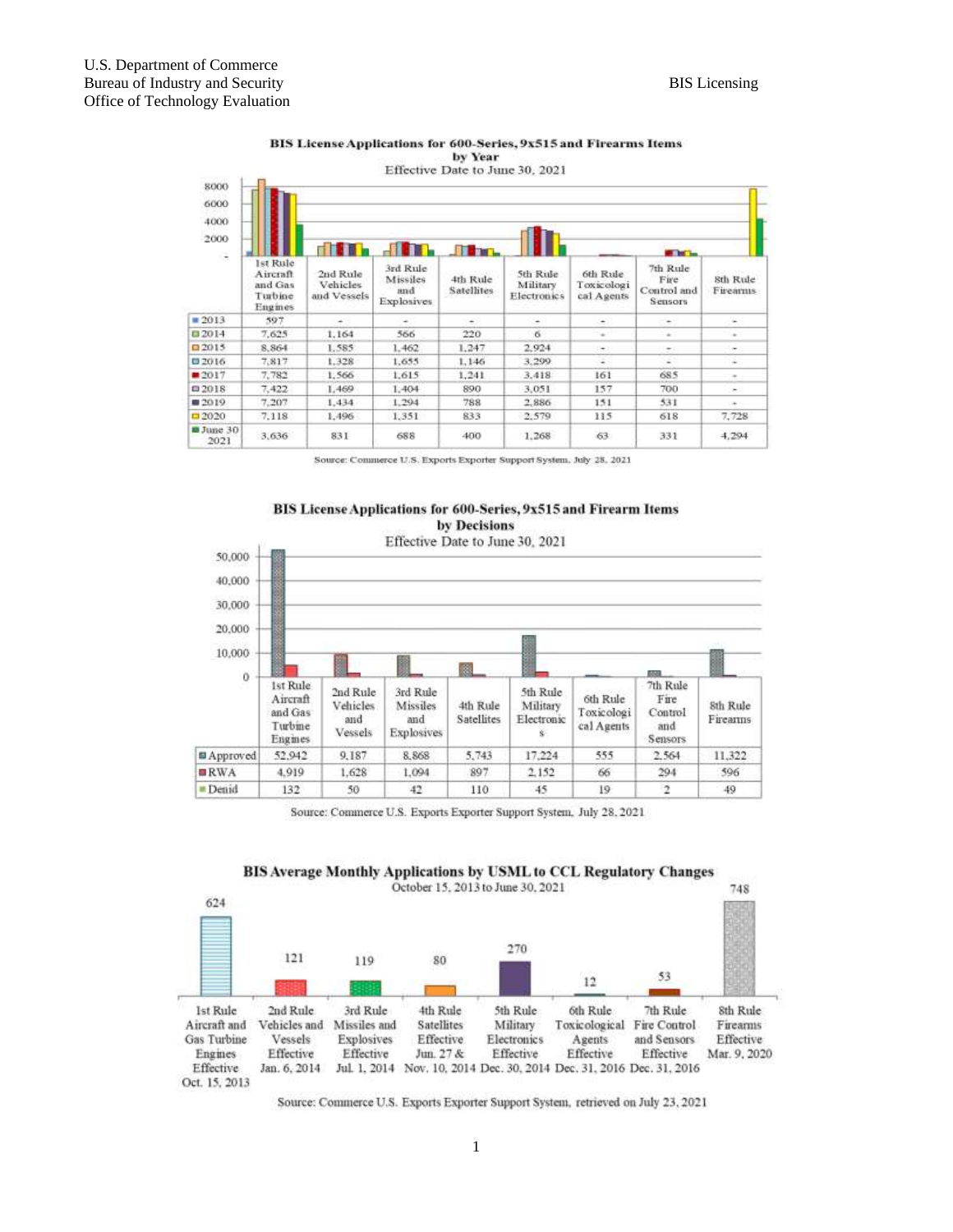From October 15, 2013 to June 30, 2021, BIS has processed applications for 600-series, 9x515 and Firearms items for a total value of \$375.6 billion. Of these, \$229.0 billion for 600-series items, \$129.7 billion for 9x515 items and \$16.9 billion for Firearms items.

Of \$229.0 billion for 600-series items:

- ➢ Approved applications valued at \$211.2 billion, 92.3% of the total application value;
- ➢ Returned without action (RWA) valued at \$17.1 billion, 7.5% of the total; and
- ➢ Denied applications valued at \$624.1 million, 0.3% of the total.

Of \$129.7 billion for 9x515 items:

- ➢ Approved applications valued at \$128.3 billion, 98.9% of the total application value;
- ➢ Returned without action (RWA) valued at \$1.3 billion, 1.0% of the total; and
- ➢ Denied applications valued at \$112.9 million, 0.1% of the total.

Of \$16.9 billion for Firearms items:

- ➢ Approved applications valued at \$15.8 billion, 93.3% of the total application value;
- Example 2 Returned without action (RWA) valued at \$1.1 billion, 6.6% of the total; and<br>
Denied applications valued at \$18.8 million, 0.1% of the total
- Denied applications valued at \$18.8 million, 0.1% of the total.



Source: Commerce U.S. Exports Exporter Support System, July 28, 2021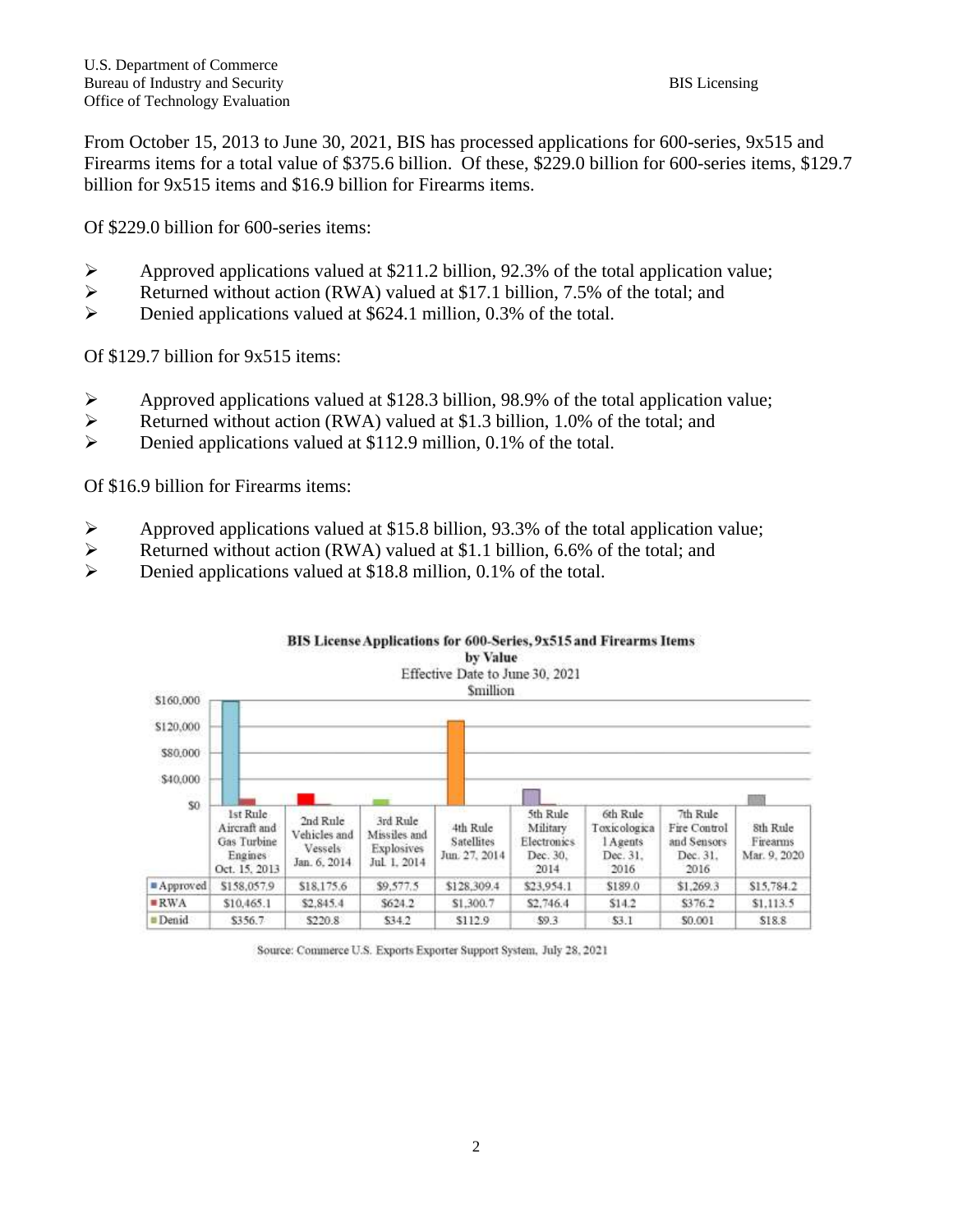In the last 13 months from June 2020 to June 2021, the average monthly BIS license approvals for all ECCNs are 2,991, indicating an increase of 75.9% from the average monthly approvals of 1,700 during the fiscal year 2012 to 2013, prior to the first regulatory change from the USML to the CCL became effective on October 15, 2013:

- $\triangleright$  For 600-Series items, the average monthly license approvals are 967;
- $\triangleright$  For 9x515 items, the average monthly license approvals are 60;
- ➢ For Firearms items, the average monthly license approvals are 699; and
- $\triangleright$  For legacy ECCNs, the average monthly license approvals are 1,263.

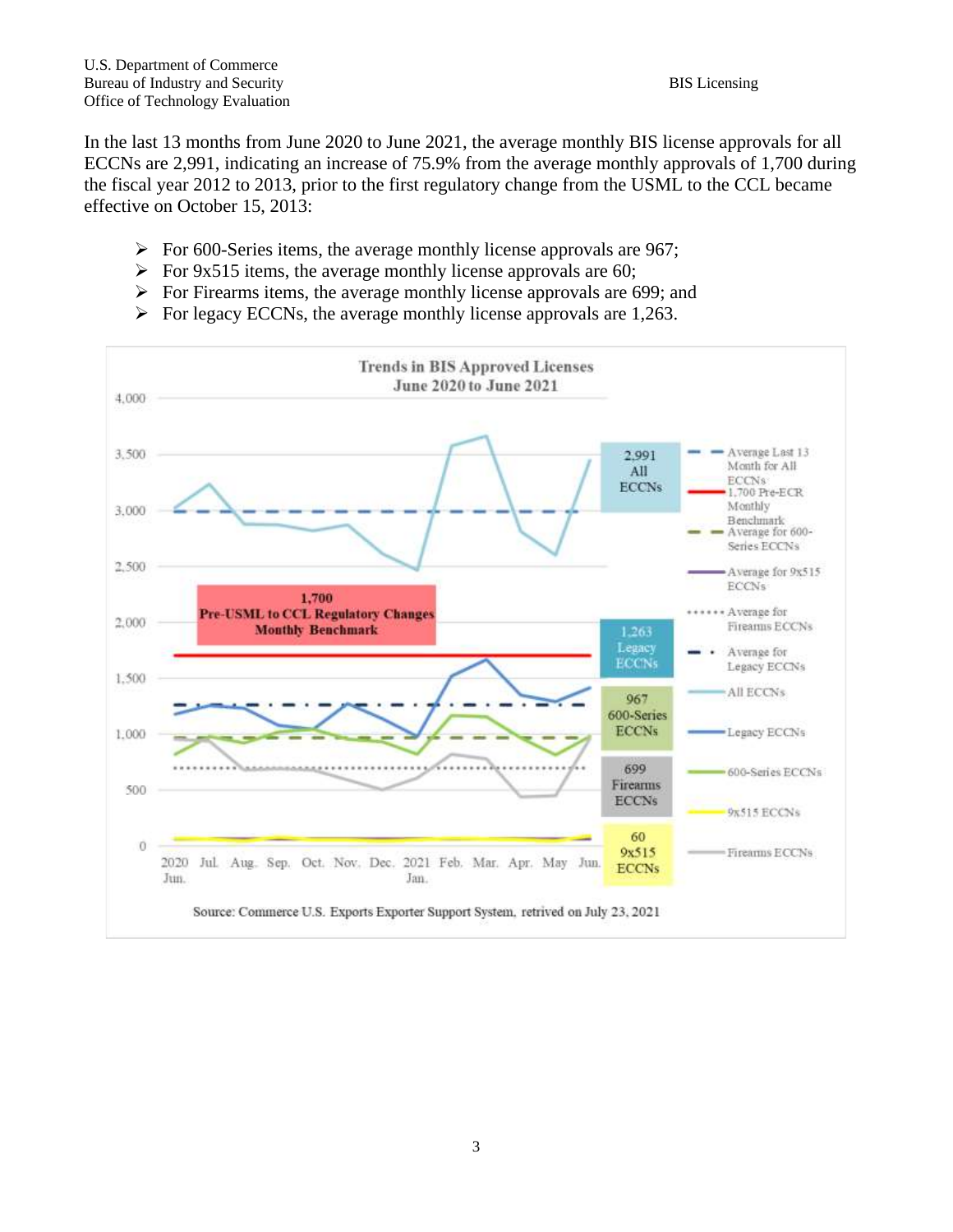Of the total 87,857 BIS approved licenses for 600-series items from October 15, 2013 to June 30, 2021, 58,607 (66.7% of the total approved licenses) were issued for exports to the top 15 destinations by license count. The top destinations were Japan with 9,865 approved licenses (11.2% of the total); the United Kingdom with 9,195 (10.5%), and South Korea with 4,767 (5.4%).



**Top Fifteen Destinations of BIS Approved Licenses** 

Source: Commerce U.S. Exports Exporter Support System, August 13, 2021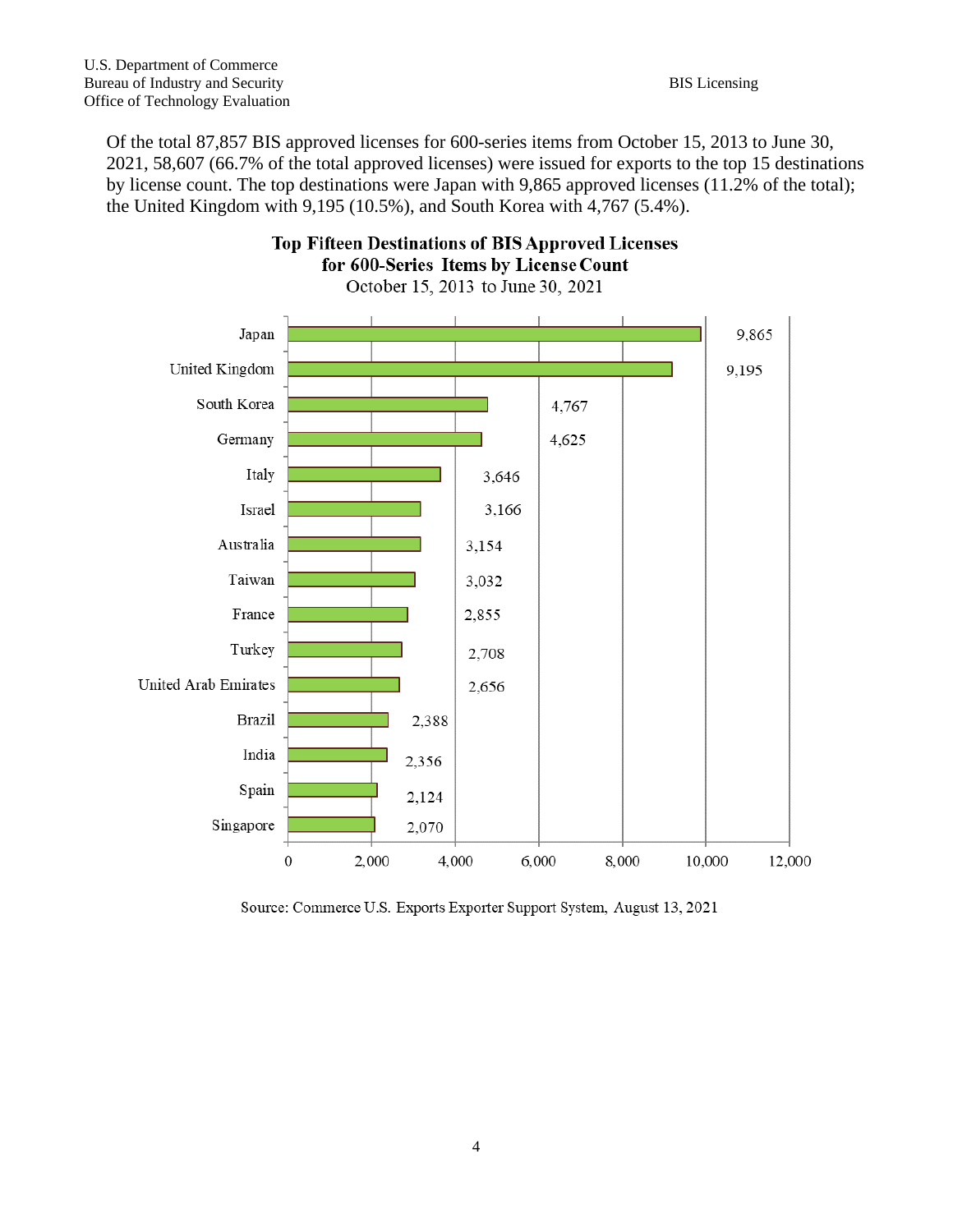| Top Ten Approved ECCNs for 600-Series Items by License Count<br>October 15, 2013 - June 30, 2021 |                                                                                                                                                                                                                                                                                                                   |                       |                                  |  |  |  |
|--------------------------------------------------------------------------------------------------|-------------------------------------------------------------------------------------------------------------------------------------------------------------------------------------------------------------------------------------------------------------------------------------------------------------------|-----------------------|----------------------------------|--|--|--|
| <b>ECCN</b>                                                                                      | <b>Description</b>                                                                                                                                                                                                                                                                                                | <b>Total Approved</b> | <b>Value</b><br><b>\$million</b> |  |  |  |
| 9A610                                                                                            | Military aircraft and related commodities                                                                                                                                                                                                                                                                         | 40,347                | \$91,078.0                       |  |  |  |
| 3A611                                                                                            | Military electronics                                                                                                                                                                                                                                                                                              | 15,439                | \$23,303.1                       |  |  |  |
|                                                                                                  | Technology "required" for the "development," "production,"<br>operation, installation, maintenance, repair, overhaul, or<br>refurbishing of military aircraft and related commodities<br>controlled by 9A610, equipment controlled by 9B610,<br>materials controlled by 9C610 or software controlled by           |                       |                                  |  |  |  |
| 9E610                                                                                            | 9D610.                                                                                                                                                                                                                                                                                                            | 8,929                 | \$4,289.0                        |  |  |  |
| 9A619                                                                                            | Military gas turbine engines and related commodities                                                                                                                                                                                                                                                              | 8,699                 | \$52,258.6                       |  |  |  |
| 0A606                                                                                            | Ground vehicles and related commodities                                                                                                                                                                                                                                                                           | 6,220                 | \$15,757.3                       |  |  |  |
| 3E611                                                                                            | Technology "required" for military electronics                                                                                                                                                                                                                                                                    | 3,463                 | \$322.8                          |  |  |  |
|                                                                                                  | Technology "required" for the "development," "production,"<br>operation, installation, maintenance, repair, overhaul, or<br>refurbishment of military gas turbine engines and related<br>commodities controlled by 9A619, equipment controlled by<br>0B619, materials controlled by 9C619, or software controlled |                       |                                  |  |  |  |
| 9E619                                                                                            | by 9D619.                                                                                                                                                                                                                                                                                                         | 3,146                 | \$339.5                          |  |  |  |
| 1A613                                                                                            | Armored and protective "equipment" and related commodities                                                                                                                                                                                                                                                        | 2,810                 | \$4,175.4                        |  |  |  |
| 9A604                                                                                            | Commodities related to launch vehicles, missiles, and rockets                                                                                                                                                                                                                                                     | 2,751                 | \$2,480.4                        |  |  |  |
| 9B610                                                                                            | Test, inspection, and production "equipment" and related<br>commodities "specially designed" for the "development" or<br>"production" of commodities enumerated in ECCN 9A610 or<br><b>USML</b> Category VIII                                                                                                     | 2,616                 | \$9,617.9                        |  |  |  |